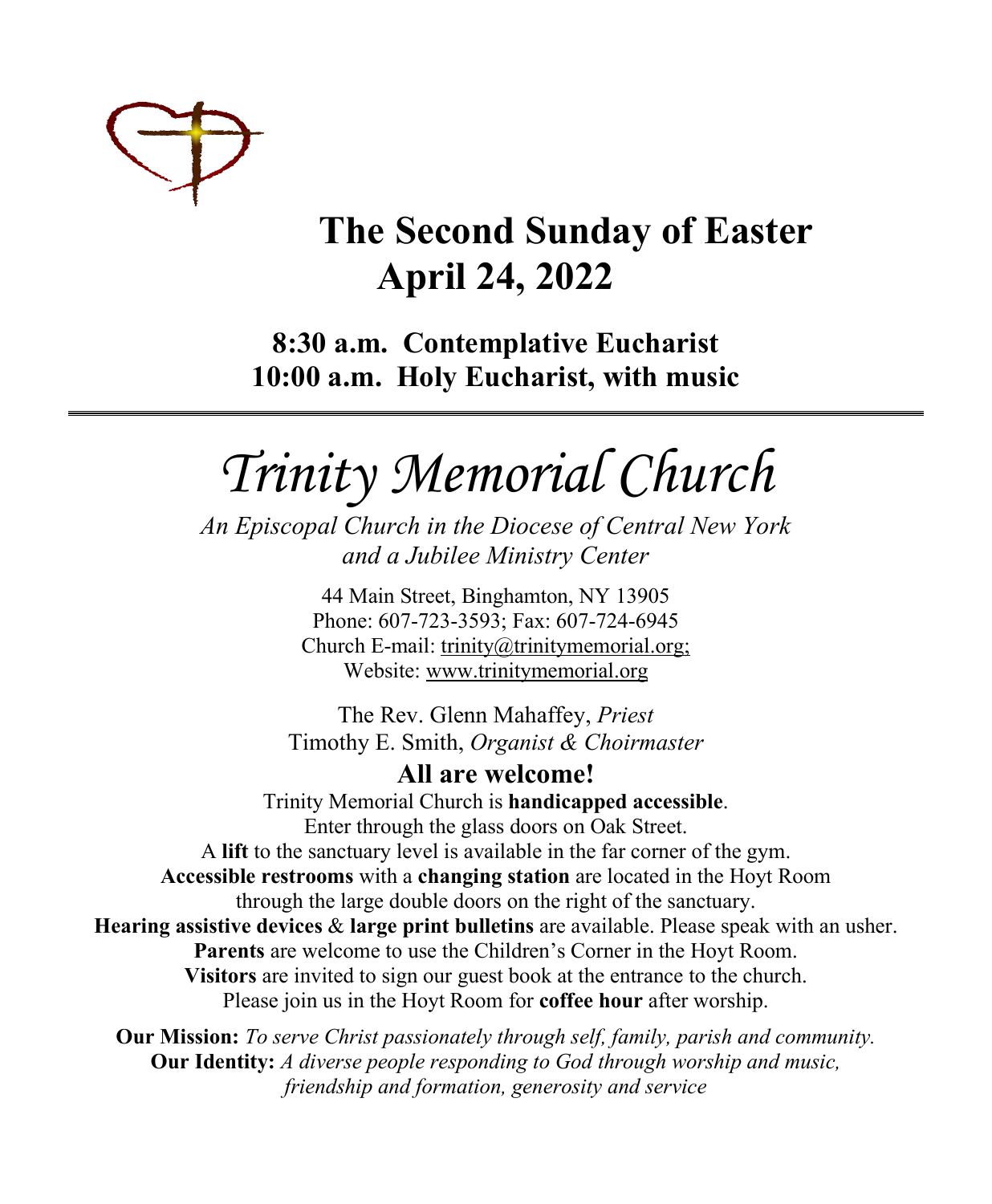# **The Gathering**

#### **Prelude from Concerto in F, op. 5** G. F. Handel

#### **Welcome**

**Hymn 195 Jesus Lives!** *Mowsley*

#### **Opening Acclamation and Collect for Purity**

*Priest* Alleluia. Christ is risen. *People The Lord is risen indeed. Alleluia. Priest* Let us pray.

O God, whose blessed Son made himself known to his disciples in the breaking of bread: Open the eyes of our faith, that we may behold him in all his redeeming work; who lives and reigns with you, in the unity of the Holy Spirit, one God, now and for ever. **Amen.**

#### **Gloria in Excelsis S-278** William Mathias

*Glory to God in the highest, and peace to his people on earth. Lord God, heavenly King, almighty God and Father, we worship you, we give you thanks, we praise you for your glory. Lord Jesus Christ, only Son of the Father, Lord God, Lamb of God, you take away the sin of the world: have mercy on us; you are seated at the right hand of the Father receive our prayer. For you alone are the Holy One, you alone are the Lord, you alone are the Most High, Jesus Christ, with the Holy Spirit, in the glory of God the Father. Amen.*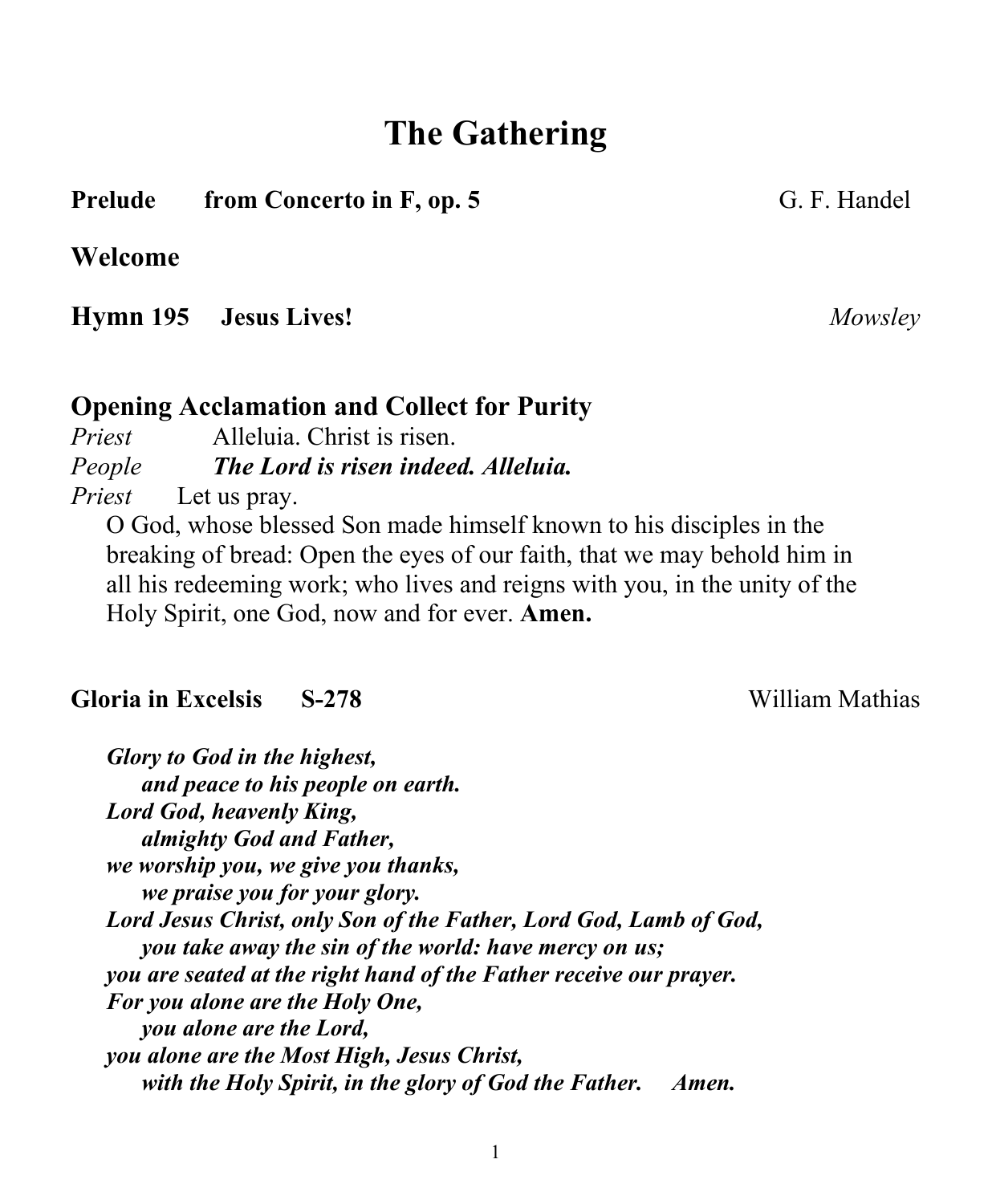## **The Collect of the Day**

| Priest | The Lord be with you. |
|--------|-----------------------|
| People | And also with you.    |
| Priest | Let us pray           |

Almighty and everlasting God, who in the Paschal mystery established the new covenant of reconciliation: Grant that all who have been reborn into the fellowship of Christ's Body may show forth in their lives what they profess by their faith; through Jesus Christ our Lord, who lives and reigns with you and the Holy Spirit, one God, for ever and ever. *Amen.*

# **The Lessons**

# **The First Lesson: Acts 5:27-32**

When the temple police had brought the apostles, they had them stand before the council. The high priest questioned them, saying, "We gave you strict orders not to teach in this name, yet here you have filled Jerusalem with your teaching and you are determined to bring this man's blood on us."

But Peter and the apostles answered, "We must obey God rather than any human authority. The God of our ancestors raised up Jesus, whom you had killed by hanging him on a tree. God exalted him at his right hand as Leader and Savior that he might give repentance to Israel and forgiveness of sins. And we are witnesses to these things, and so is the Holy Spirit whom God has given to those who obey him."

*Lector* The Word of the Lord. *People Thanks be to God*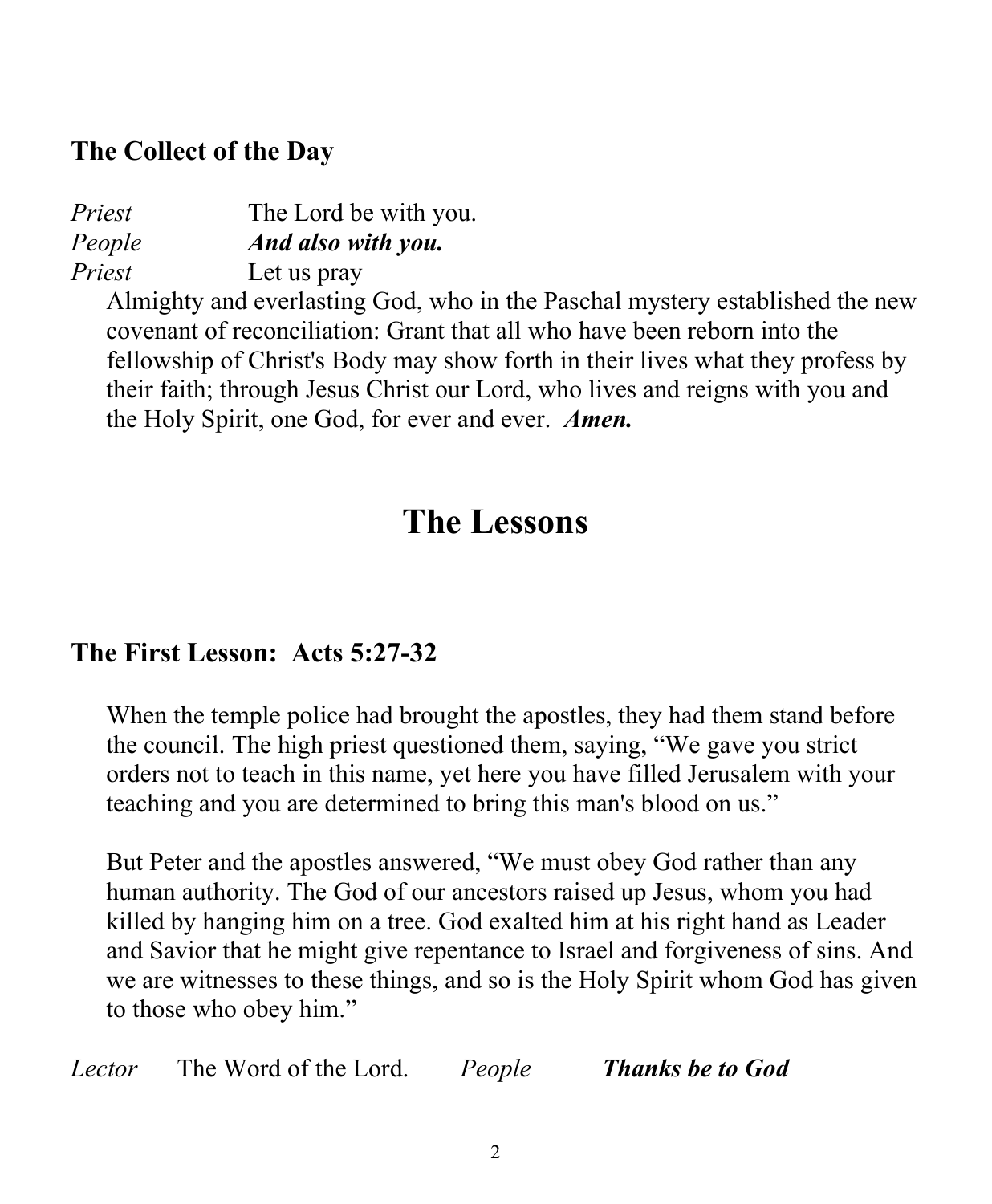# **Psalm 150**

1 Hallelujah! Praise God in his holy temple; praise him in the firmament of his power. 2 Praise him for his mighty acts; praise him for his excellent greatness. 3 Praise him with the blast of the ram's-horn; praise him with lyre and harp. 4 Praise him with timbrel and dance; praise him with strings and pipe. 5 Praise him with resounding cymbals; praise him with loud-clanging cymbals. 6 Let everything that has breath praise the LORD. Hallelujah!

### *10:00 a.m.*

| Psalm 150 |  |  | sung by the choir |  |
|-----------|--|--|-------------------|--|
|           |  |  |                   |  |

**Charles V. Stanford** 

# **The Second Reading: Revelation 1:4-8**

John to the seven churches that are in Asia: Grace to you and peace from him who is and who was and who is to come, and from the seven spirits who are before his throne, and from Jesus Christ, the faithful witness, the firstborn of the dead, and the ruler of the kings of the earth.

To him who loves us and freed us from our sins by his blood, and made us to be a kingdom, priests serving his God and Father, to him be glory and dominion forever and ever. Amen.

Look! He is coming with the clouds; every eye will see him, even those who pierced him; and on his account all the tribes of the earth will wail. So it is to be. Amen. "I am the Alpha and the Omega," says the Lord God, who is and who was and who is to come, the Almighty.

*Lector* The Word of the Lord. *People Thanks be to God.*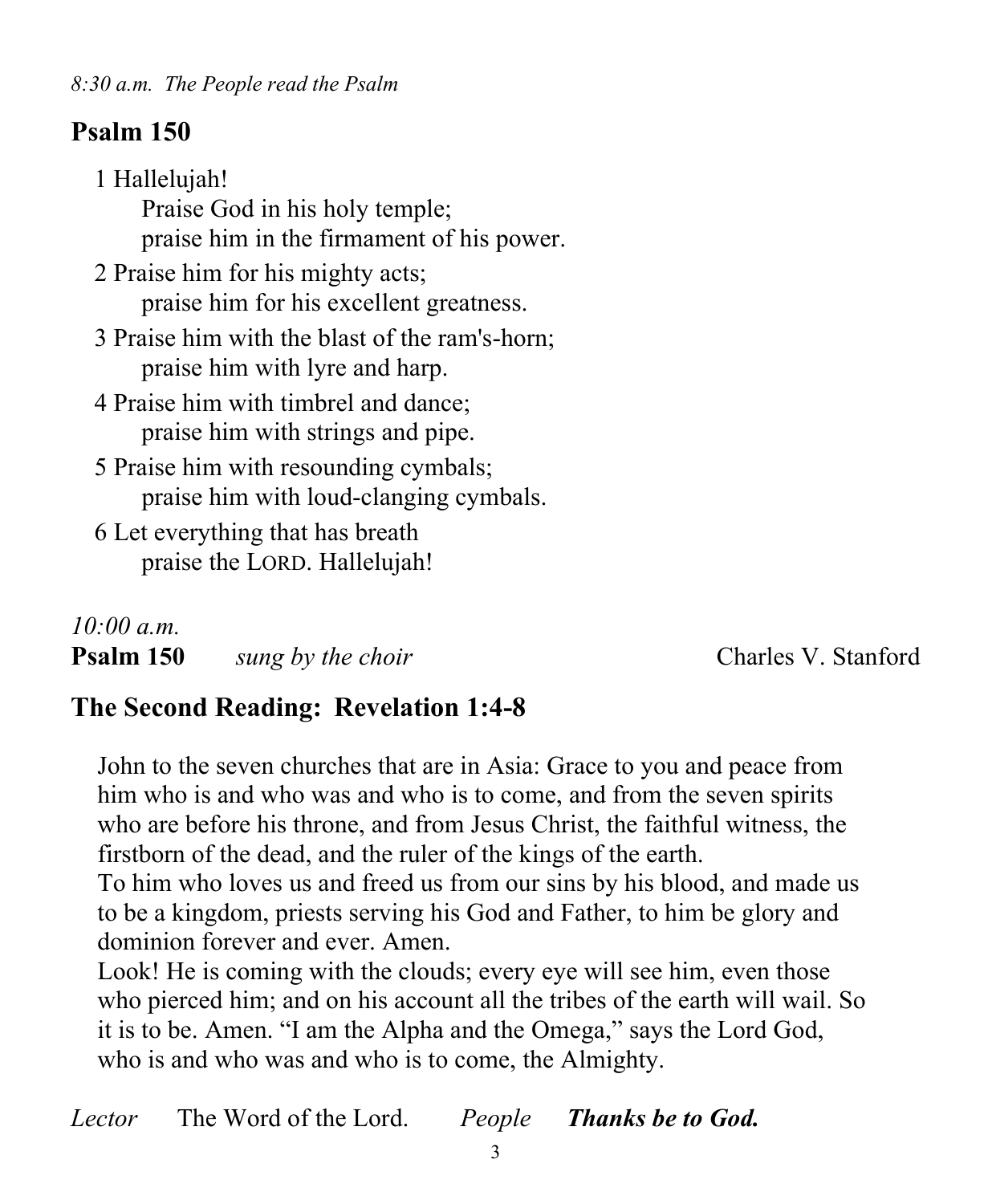#### **Hymn 206 Alleluia! O sons and daughters let us sing** *O filii et filiae*

*Priest* The Holy Gospel of our Lord Jesus Christ according to John. *People Glory to you, Lord Christ.*

## **The Holy Gospel: John 20:19-31**

When it was evening on that day, the first day of the week, and the doors of the house where the disciples had met were locked for fear of the Jews, Jesus came and stood among them and said, "Peace be with you." After he said this, he showed them his hands and his side. Then the disciples rejoiced when they saw the Lord. Jesus said to them again, "Peace be with you. As the Father has sent me, so I send you." When he had said this, he breathed on them and said to them, "Receive the Holy Spirit. If you forgive the sins of any, they are forgiven them; if you retain the sins of any, they are retained."

But Thomas (who was called the Twin), one of the twelve, was not with them when Jesus came. So the other disciples told him, "We have seen the Lord." But he said to them, "Unless I see the mark of the nails in his hands, and put my finger in the mark of the nails and my hand in his side, I will not believe."

A week later his disciples were again in the house, and Thomas was with them. Although the doors were shut, Jesus came and stood among them and said, "Peace be with you." Then he said to Thomas, "Put your finger here and see my hands. Reach out your hand and put it in my side. Do not doubt but believe." Thomas answered him, "My Lord and my God!" Jesus said to him, "Have you believed because you have seen me? Blessed are those who have not seen and yet have come to believe."

Now Jesus did many other signs in the presence of his disciples, which are not written in this book. But these are written so that you may come to believe that Jesus is the Messiah, the Son of God, and that through believing you may have life in his name

*Priest* The Gospel of the Lord. *People Praise to you, Lord Christ.*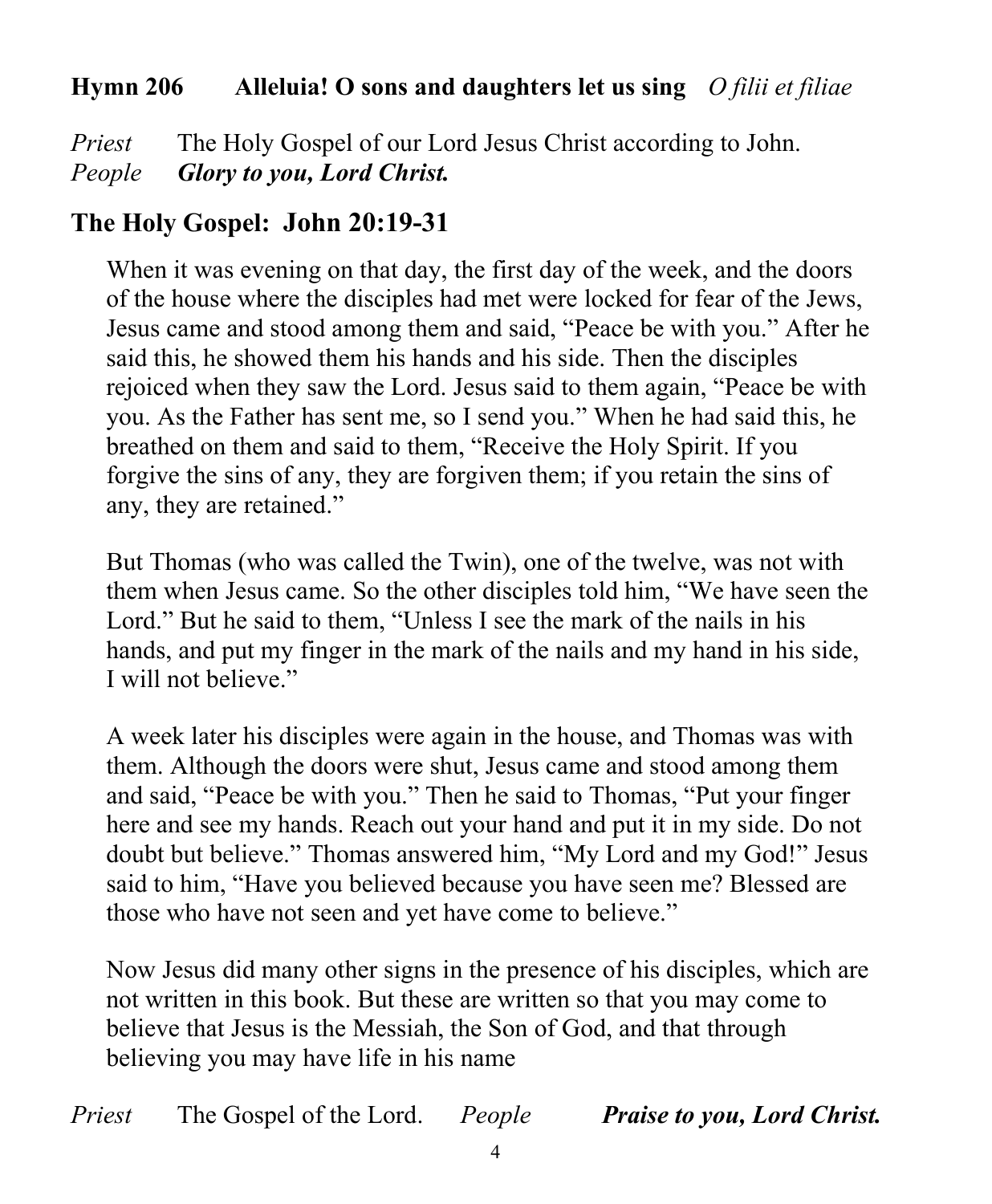#### **Sermon The Rev. Glenn Mahaffey**

#### **The Nicene Creed**

*We believe in one God, the Father, the Almighty, maker of heaven and earth, of all that is, seen and unseen.*

*We believe in one Lord, Jesus Christ, the only Son of God, eternally begotten of the Father, God from God, Light from Light, true God from true God, begotten, not made, of one Being with the Father. Through him all things were made. For us and for our salvation he came down from heaven: by the power of the Holy Spirit he became incarnate from the Virgin Mary, and was made man. For our sake he was crucified under Pontius Pilate; he suffered death and was buried. On the third day he rose again in accordance with the Scriptures; he ascended into heaven and is seated at the right hand of the Father. He will come again in glory to judge the living and the dead, and his kingdom will have no end.*

*We believe in the Holy Spirit, the Lord, the giver of life, who proceeds from the Father and the Son. With the Father and the Son he is worshiped and glorified. He has spoken through the Prophets. We believe in one holy catholic and apostolic Church. We acknowledge one baptism for the forgiveness of sins. We look for the resurrection of the dead, and the life of the world to come. Amen.*

*(You may be seated.)* **Orison** Day by Day **Harold Friedell**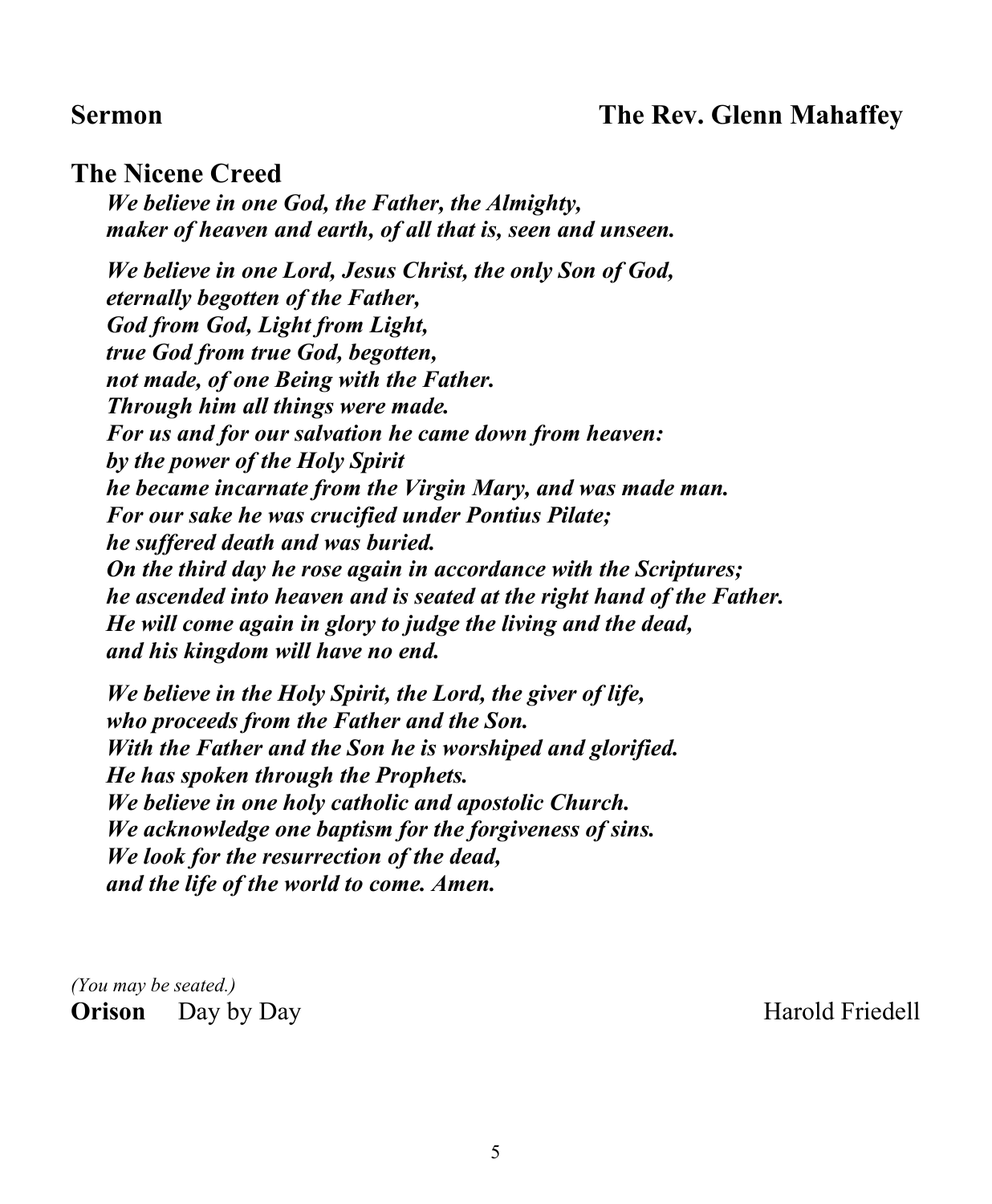Father, enliven the Church for its mission *that we may be salt of the earth and light to the world.*

We pray for Michael, our Presiding Bishop, for DeDe our Bishop, for Glenn our Priest and for all the lay leaders and members of this congregation. O Lord, Breathe fresh life into your people. *Give us power to reveal Christ in word and action.*

We pray for the world, especially for the hungry, the poor, for the Ukraine and all of the innocents who are caught in the midst of armed conflict. Creator of all, lead us and every people into ways of justice and peace. *That we may respect one another in freedom and truth.*

Awaken in us a sense of wonder for the earth and all that is in it. *Teach us to care creatively for its resources.*

We pray for the community: especially for those who struggle following the storm and power outage. God of truth, inspire with your wisdom those whose decisions affect the lives of others, especially Joe our President, Katherine our Governor and Jared our Mayor,

#### *that all may act with integrity and courage.*

We remember those who are celebrating Birthdays this week: Greg Keeler, Barbara Bowell, The Rev. Pat Raube, Cynthia Evans, Brenda Truex, Jan Muehlbauer and Michael Rodney. Give grace to all whose lives are linked with ours.

*May we serve Christ in one another, and love as he loves us.*

We pray for those in need: Masha, Edris, Diane, Christine, Pam, Drieux, Katherine Bigelow, Michael Abbott Copeland, Marcy and the Keeler Family, Rudy, Nancy Campbell, Andrew & Mary, Rebecca Seager, Michael Lawler, Ida Fernandes, Michelle, Jeremy & Kristen, Charles Levchak, Virginia Chatterton, Samantha & Mike McMullen, Rayleen Kie, Deanna, Berniece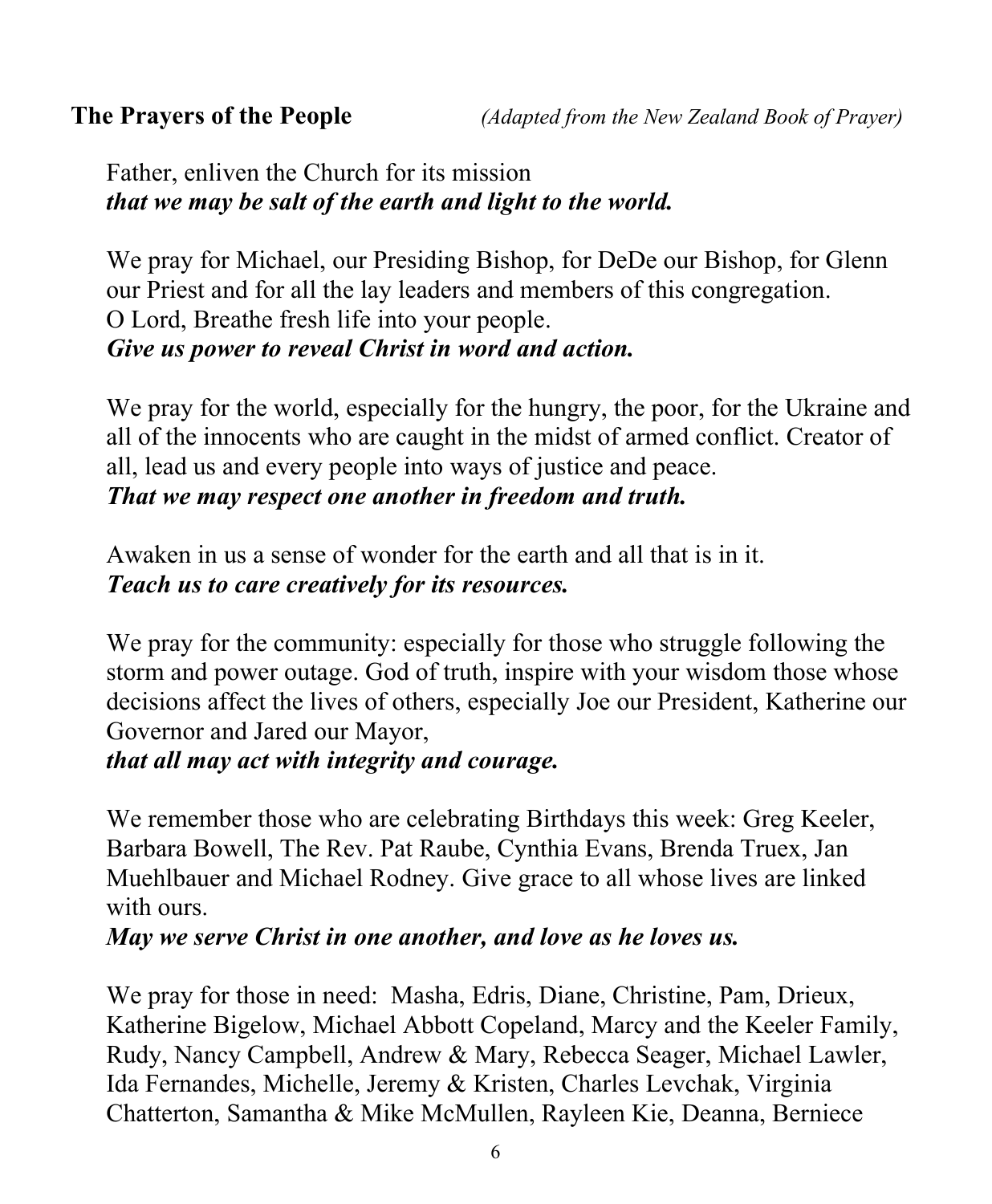Georges, Melissa, Chad & Kelly and Teresa. . . are there others? *Pause as people share their own intercessions* God of hope, comfort and restore all who suffer in mind, body or spirit. *May they know the power of your healing love.*

Make us willing agents of your compassion. *Strengthen us as we share in making people whole.*

We remember those who have died and those who mourn: remembering especially Barbara Turner and John Keeler and those in whose memory altar flowers have been given: George Mahlon and Cora Hasbrouck, George Frederick Hasbrouck, are there others to be remembered? *(Particular intercessions/thanksgivings may be offered.)* Loving God *Into your hands we commend them.*

Give comfort to those who mourn. *Bring them peace in their time of loss.*

We praise you for all your saints who have entered your eternal glory. *May their example inspire and encourage us.*

Concluding Collect said together:

*Lord, you have called us to serve you. Grant that we may walk in your presence: your love in our hearts, your truth in our minds, your strength in our wills; until, at the end of our journey, we know the joy of our homecoming and the welcome of your embrace, through Jesus Christ our Lord. Amen.*

Reader: Let us confess our sins against God and our neighbor. *Most merciful God, we confess that we have sinned against you in thought, word and deed, by what we have done and by what we have left undone. We have not loved you with our whole heart; we have not loved our neighbors as ourselves. We are truly sorry and we humbly repent. For the sake our your Son Jesus Christ, have mercy on us and forgive us; that we may delight in your will and walk in your ways, to the glory of your name. Amen*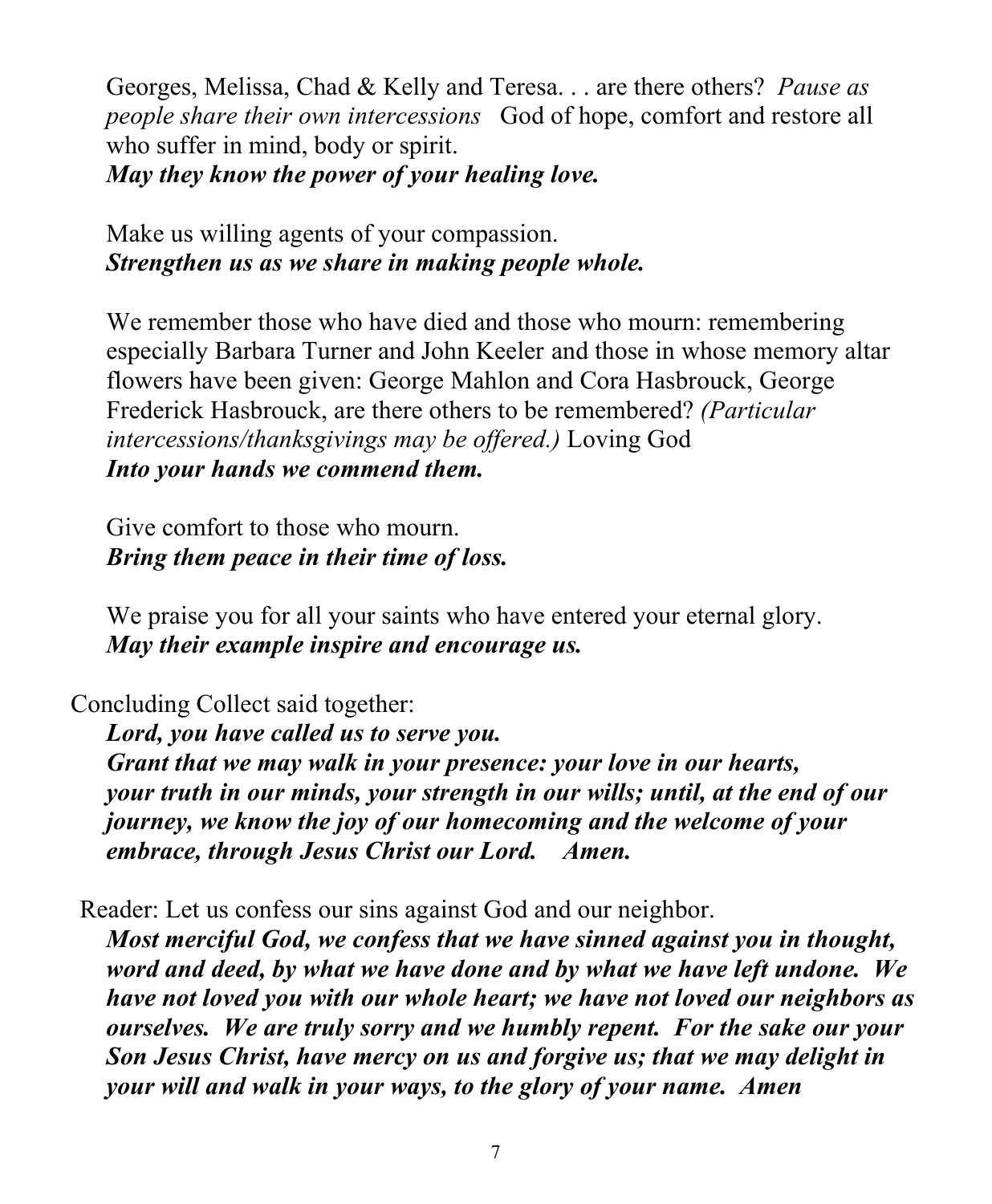### **The Absolution**

#### **The Peace**

*Priest* The peace of the Lord be always with you. *People And also with you.*

# **The Holy Communion**

#### **The Offertory Sentence**

| Anthem |  | <b>Since by Man Came Death (Messiah)</b> |  |  |
|--------|--|------------------------------------------|--|--|
|--------|--|------------------------------------------|--|--|

#### **Anthem Since by Man Came Death (Messiah)** G. F. Handel

#### **Offertory Hymn 618, vs. 4**

*O friends, in gladness let us sing, supernal anthems echoing, Alleluia, Alleluia! to God the Father, God the Son, and God the Spirit, three in One, Alleluia, alleluia, alleluia, alleluia, alleluia!*

|        | <b>The Great Thanksgiving</b> ( <i>Eucharistic Prayer A</i> ) |
|--------|---------------------------------------------------------------|
| Priest | The Lord be with you.                                         |
| People | And also with you.                                            |
| Priest | Lift up your hearts.                                          |
| People | We lift them to the Lord.                                     |
| Priest | Let us give thanks to the Lord our God.                       |
| People | It is right to give our thanks and praise.                    |

### **The Great Thanksgiving** *(Eucharistic Prayer A) (BCP p. 362)*

#### *Priest*

It is right, and a good and joyful thing, always and everywhere to give thanks to you, Father Almighty, Creator of heaven and earth.

But chiefly are we bound to praise you for the glorious resurrection of your Son Jesus Christ our Lord; for he is the true Paschal Lamb, who was sacrificed for us, and has taken away the sin of the world. By his death he has destroyed death,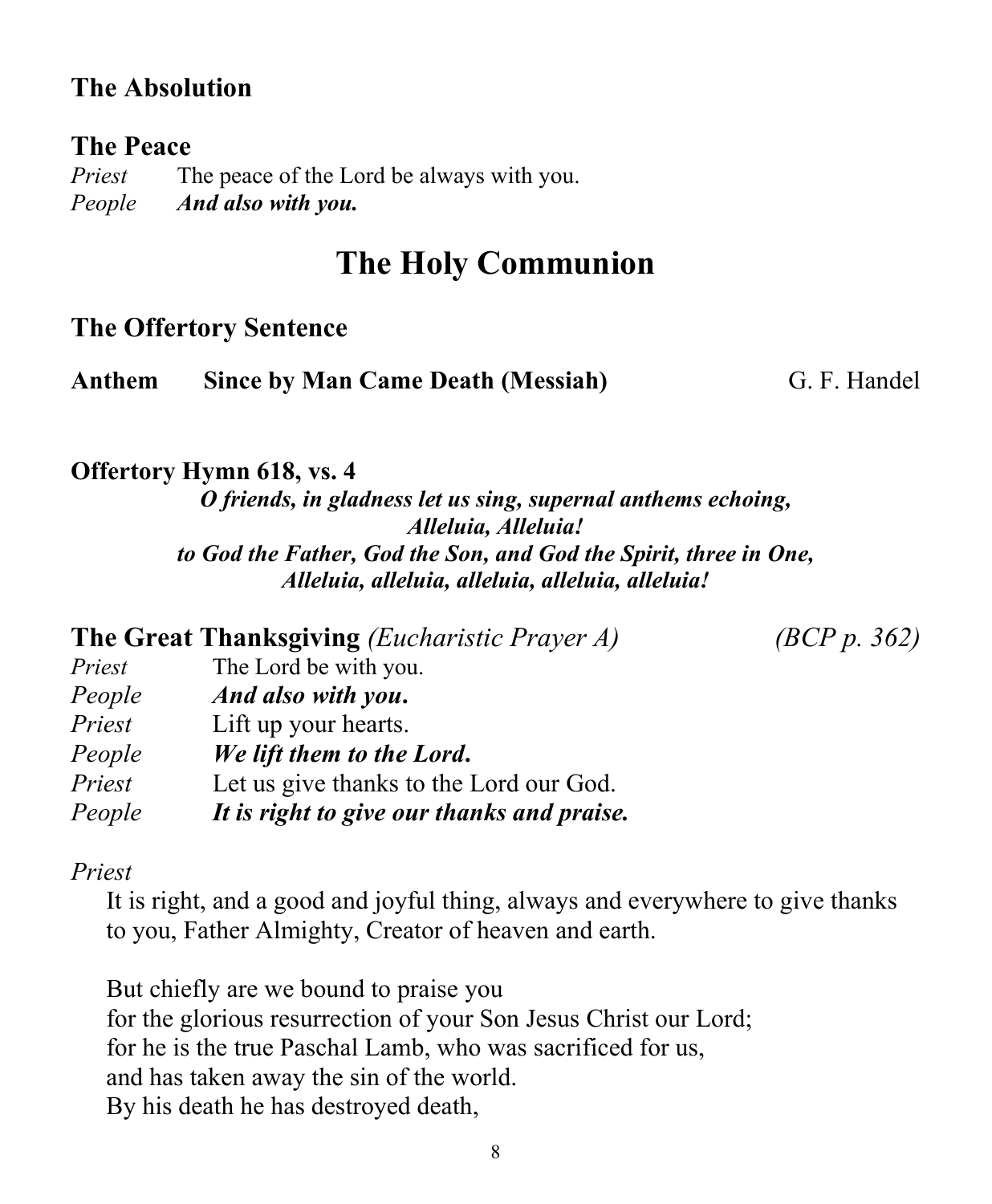and by his rising to life again he has won for us everlasting life.

Therefore we praise you, joining our voices with Angels and Archangels and with all the company of heaven, who for ever sing this hymn to proclaim the glory of your Name:



#### **Sanctus and Benedictus: 125** Richard Proulx

#### *Priest*

Holy and gracious Father: In your infinite love you made us for yourself; and, when we had fallen into sin and become subject to evil and death, you, in your mercy, sent Jesus Christ, your only and eternal Son, to share our human nature, to live and die as one of us, to reconcile us to you, the God and Father of all.

He stretched out his arms upon the cross, and offered himself in obedience to your will, a perfect sacrifice for the whole world.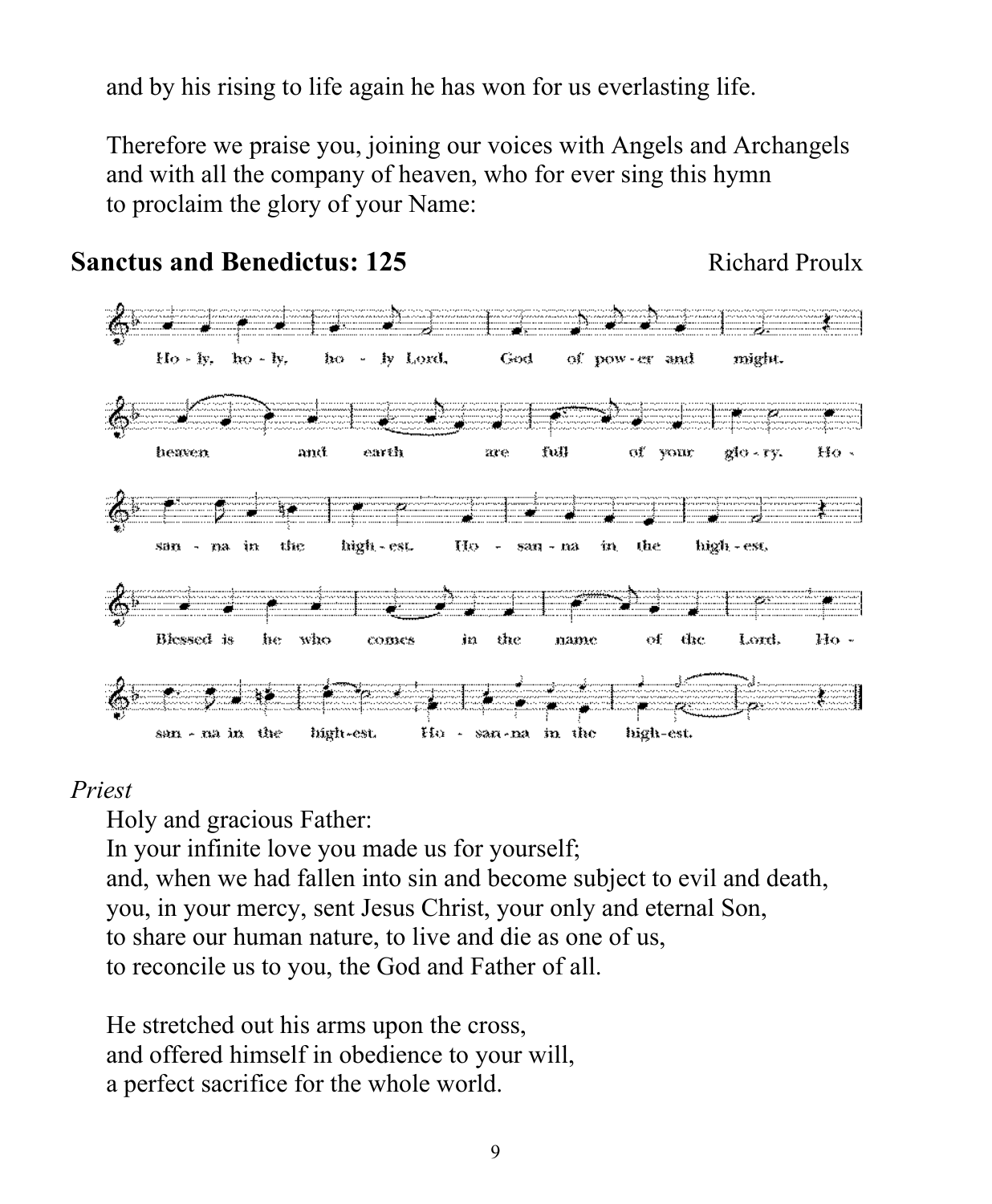On the night he was handed over to suffering and death, our Lord Jesus Christ took bread; and when he had given thanks to you, he broke it, and gave it to his disciples, and said, "Take, eat: This is my Body, which is given for you. Do this for the remembrance of me." After supper he took the cup of wine; and when he had given thanks, he gave it to them, and said, "Drink this, all of you: This is my Blood of the new Covenant, which is shed for you and for many for the forgiveness of sins. Whenever you drink it, do this for the remembrance of me."

### Therefore we proclaim the mystery of faith: *Christ has died. Christ is risen. Christ will come again***.**

We celebrate the memorial of our redemption, O Father, in this sacrifice of praise and thanksgiving. Recalling his death, resurrection, and ascension, we offer you these gifts. Sanctify them by your Holy Spirit to be for your people the Body and Blood of your Son, the holy food and drink of new and unending life in him. Sanctify us also that we may faithfully receive this holy Sacrament, and serve you in unity, constancy, and peace; and at the last day bring us with all your saints into the joy of your eternal kingdom.

All this we ask through your Son Jesus Christ. By him, and with him, and in him, in the unity of the Holy Spirit all honor and glory is yours, Almighty Father, now and for ever. *AMEN***.**

# **The Lord's Prayer**

#### And now, as our Savior Christ has taught us, we are bold to say *Our Father, who art in heaven, hallowed be thy Name, thy kingdom come, thy will be done,*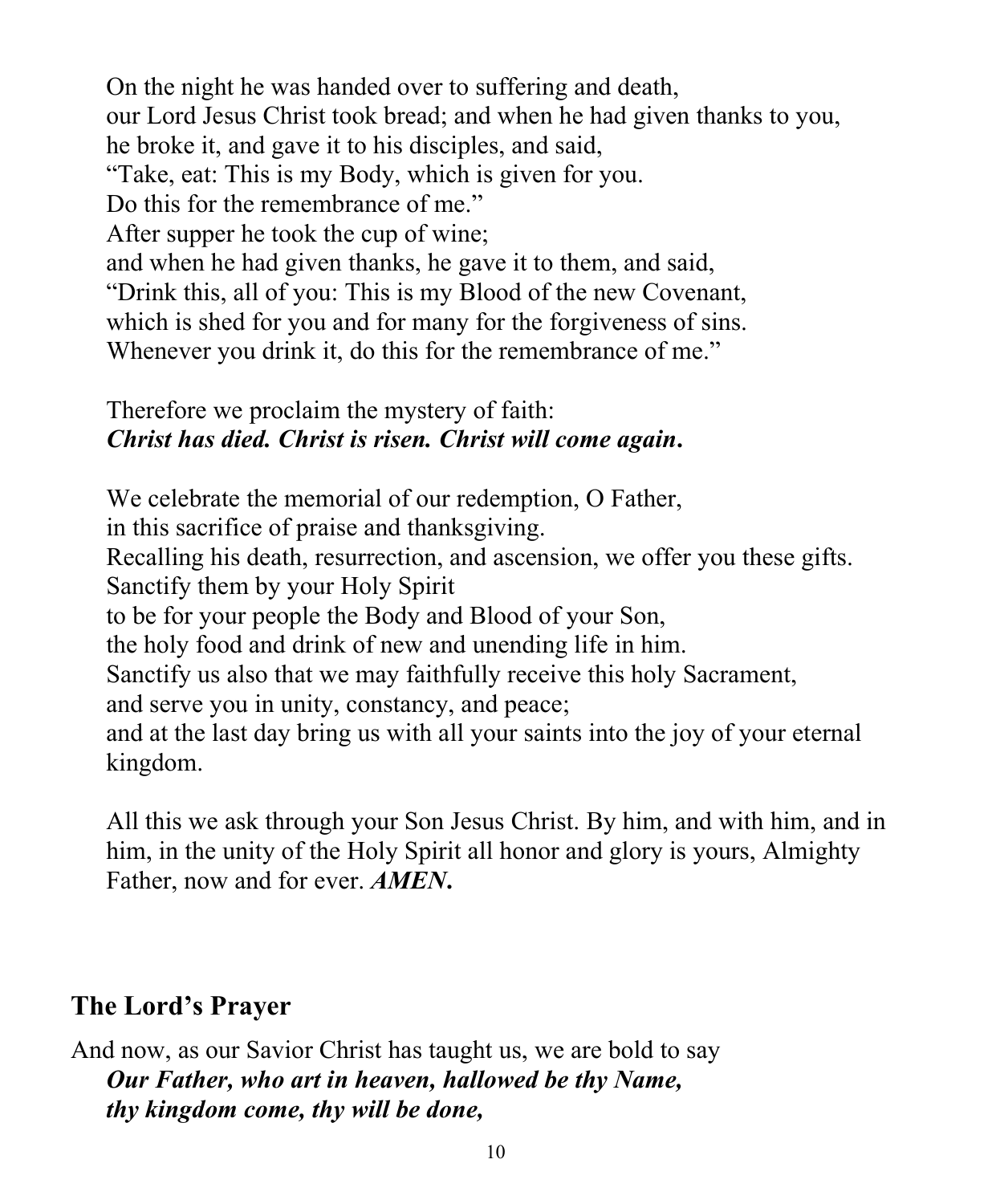*on earth as it is in heaven. Give us this day our daily bread. And forgive us our trespasses, as we forgive those who trespass against us. And lead us not into temptation, but deliver us from evil. For thine is the kingdom, and the power, and the glory, for ever and ever. Amen.*

#### **The Breaking of the Bread**

### **FRACTION**



#### **Ministration of Communion**

*Priest* The Gifts of God for the People of God. *All are welcome to receive Communion.*

#### **Hymn 307 Lord, Enthroned in Heavenly Splendor** *Bryn Calfaria*

### **Prayer of Thanksgiving**

*Priest* Let us pray.

*All God of abundance, you have fed us with the bread of life and cup of salvation; you have united us with Christ and one another; and you have made us one with all your people in heaven and on earth. Now send us forth in the power of your Spirit, that we may proclaim your redeeming love to the world and continue for ever in the risen life of Christ our Savior. Amen.*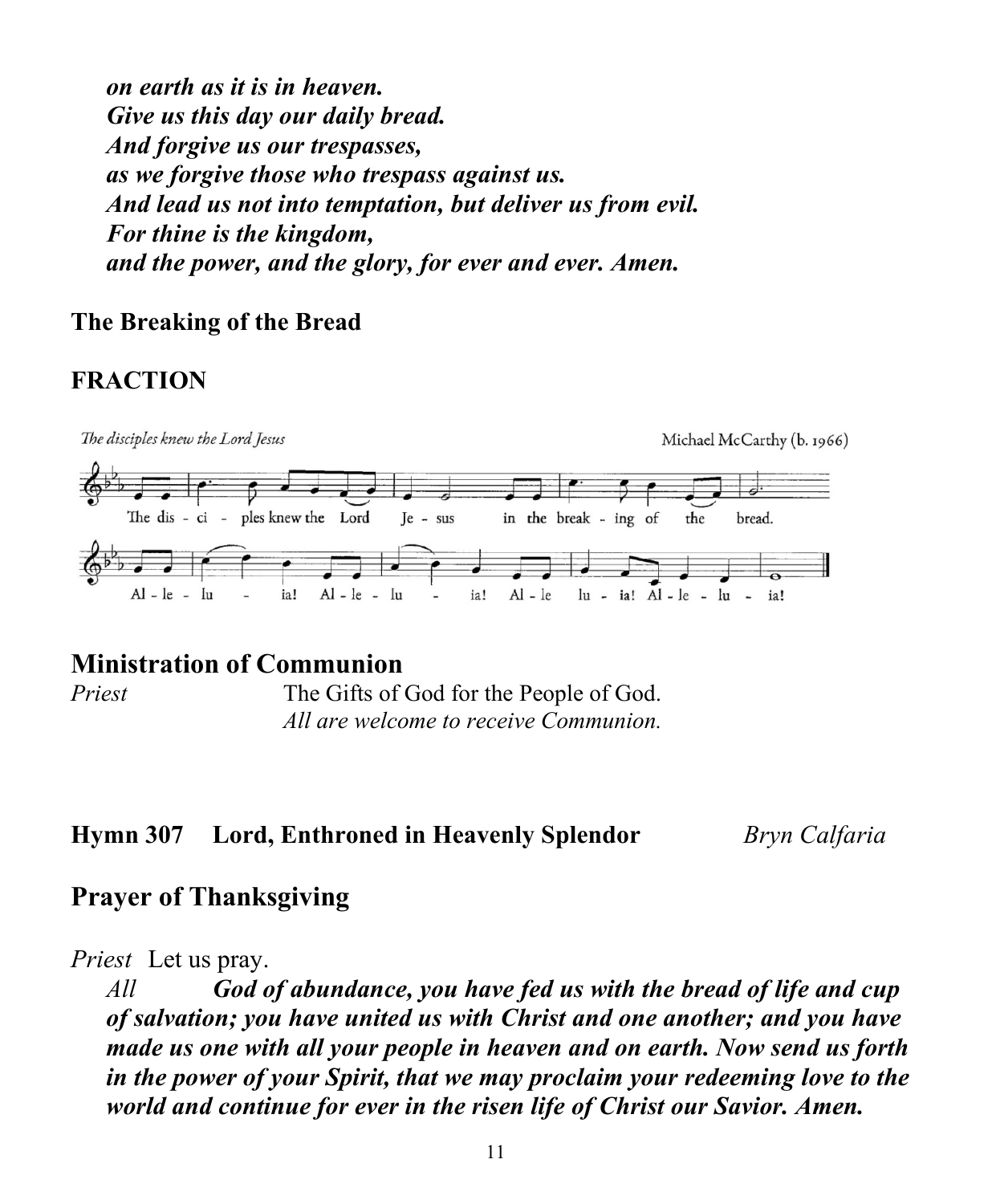#### **The Blessing**

The God of peace, who brought again from the dead our Lord Jesus Christ, the great Shepherd of the sheep, through the blood of the everlasting covenant, make you perfect in every good work to do his will, working in you that which is well-pleasing in his sight; and the blessing of God Almighty, the Father, the Son, and the Holy Spirit, be among you, and remain with you always. *Amen.*

# **Hymn 212 Awake, Arise! Lift Up Your Voice** *Richmond*

### **The Dismissal**

Priest Alleluia! Alleluia! Let us go forth as ambassadors of Jesus Christ! People *Thanks be to God. Alleluia! Alleluia!*

#### **Postlude from Concerto in F, op. 5** G. F. Handel

*You are invited to be seated for the postlude.*

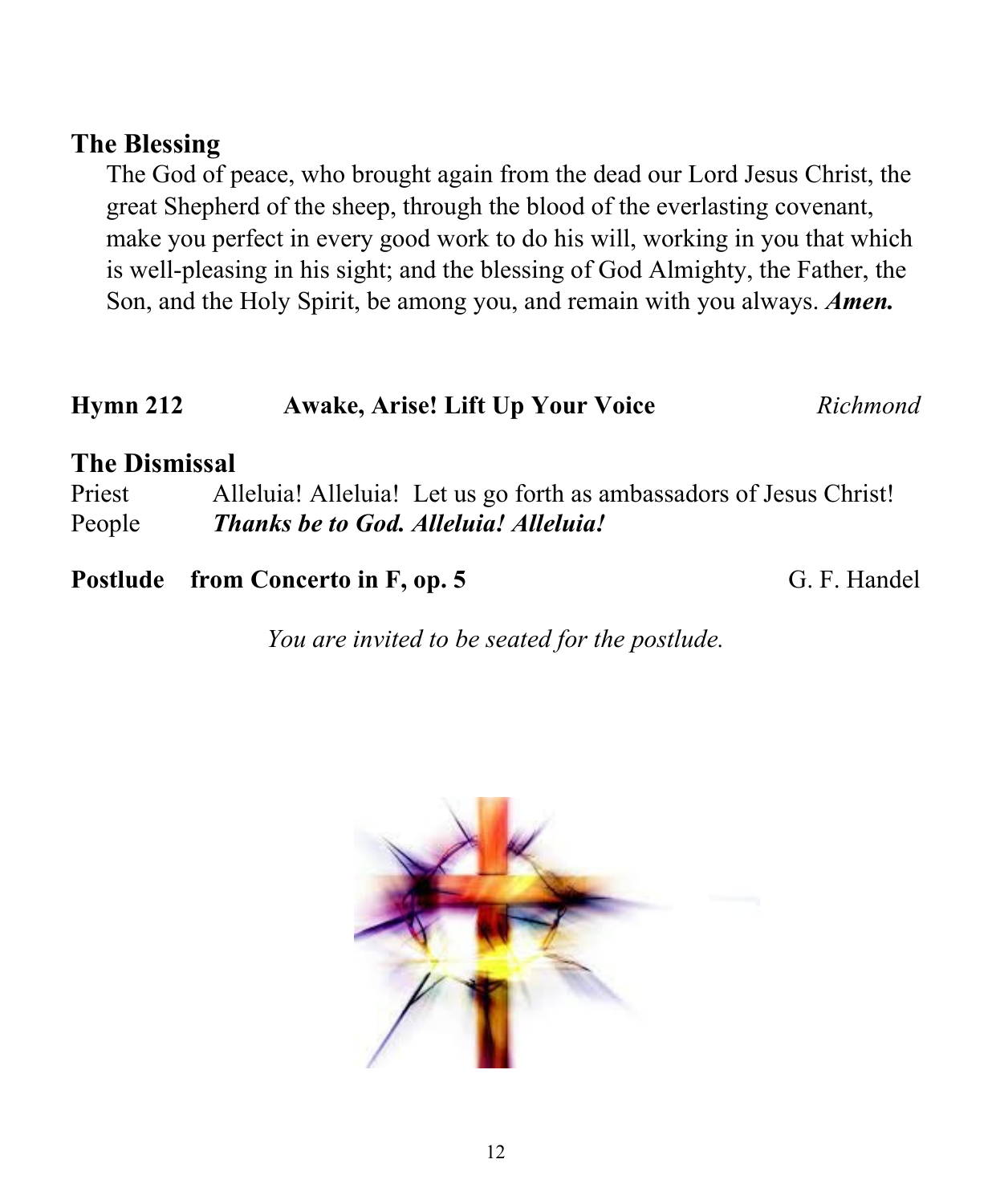# **ANNOUNCEMENTS**

**LIVE STREAM:** *Easter Sunday, April 24, 2022 at 10 a.m.* 

*YouTube: [bit.ly/trinitybinghamton](https://www.youtube.com/c/TrinityMemorialEpiscopalChurch)*

## **Trinity Forums are back!** *In-person Forums are held at 11:30 in the Common Room and on TrinityZoom.org*

April 24 – Dawne Adams, Director of Personnel for the Binghamton City School District, will speak on how students and faculty have fared at Binghamton High School.

### **Calendar**

| 8:30 & 10am Holy Eucharist with Choir<br>11:30am Canteen Lunch at the gym door<br>10:00am Stepping Stones Quilters<br>5:30pm Ringers Choir<br>7:00pm Choir and Su Casa |
|------------------------------------------------------------------------------------------------------------------------------------------------------------------------|
| 4:00pm Finance Commission meeting<br>7:00pm Pickleball- Gym                                                                                                            |
| 4:00-7:00pm John Keeler Calling Hours-<br><b>Common Room</b>                                                                                                           |
| 9:00am Starting from the Bottom-<br>dining room                                                                                                                        |
| 10:00am John Keeler Calling Hours-<br><b>Common Room</b>                                                                                                               |
| 11:00am John Keeler Funeral Service-<br>Church                                                                                                                         |
|                                                                                                                                                                        |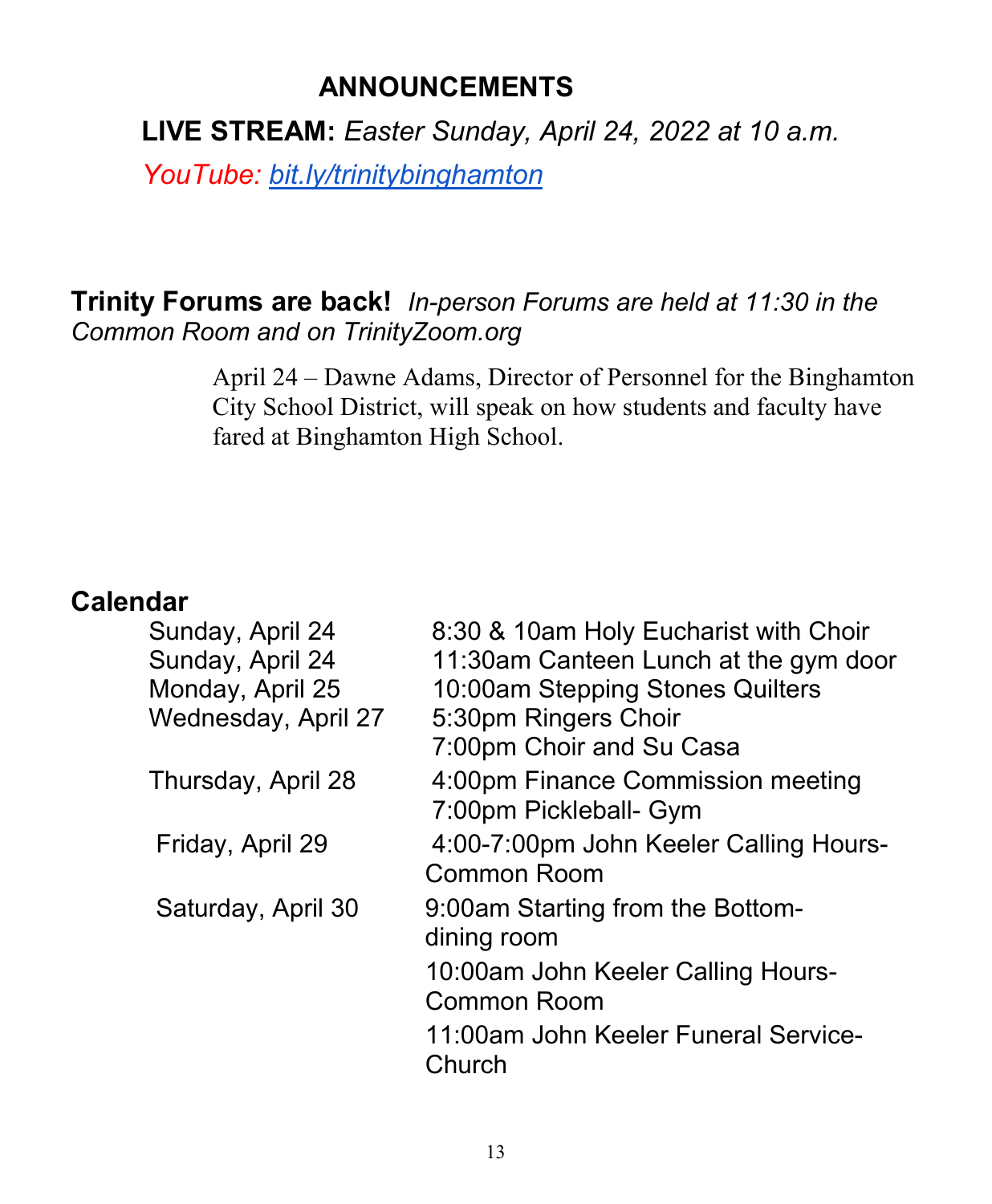# **Southern Tier Singers' Collective April Horizons**

**Sunday April 24, 2022 7:30pm St. Patrick's Church**



You're invited to join us for a celebration of the life and mission of St. Mark's Episcopal Church in Chenango Bridge as they welcome their new priest-incharge, the Rev. Dawn-Victoria Mitchell. The service will be held on Tuesday, May 10th at 6:00 p.m. St. Mark's Episcopal Church is located at 728 River Road, Binghamton, NY 13901.

#### *Worship Ministries*

| <b>April 24, 2022</b>                  | 10:00 a.m.                   |  |  |
|----------------------------------------|------------------------------|--|--|
| <b>Altar Guild</b>                     | Sally Akel, Debbie Parmelee  |  |  |
| <b>Acolyte</b>                         |                              |  |  |
| <b>Worship Leader</b>                  | <b>Bill Palmer</b>           |  |  |
| <b>Eucharistic</b><br><b>Ministers</b> | Bill Palmer, Debbie Parmalee |  |  |
| Lector                                 | Valerie Spiller              |  |  |
| <b>Ushers</b>                          | David Scone, Pat Creagh      |  |  |
| <b>Digital Minister</b>                | <b>Bob Kuzia</b>             |  |  |